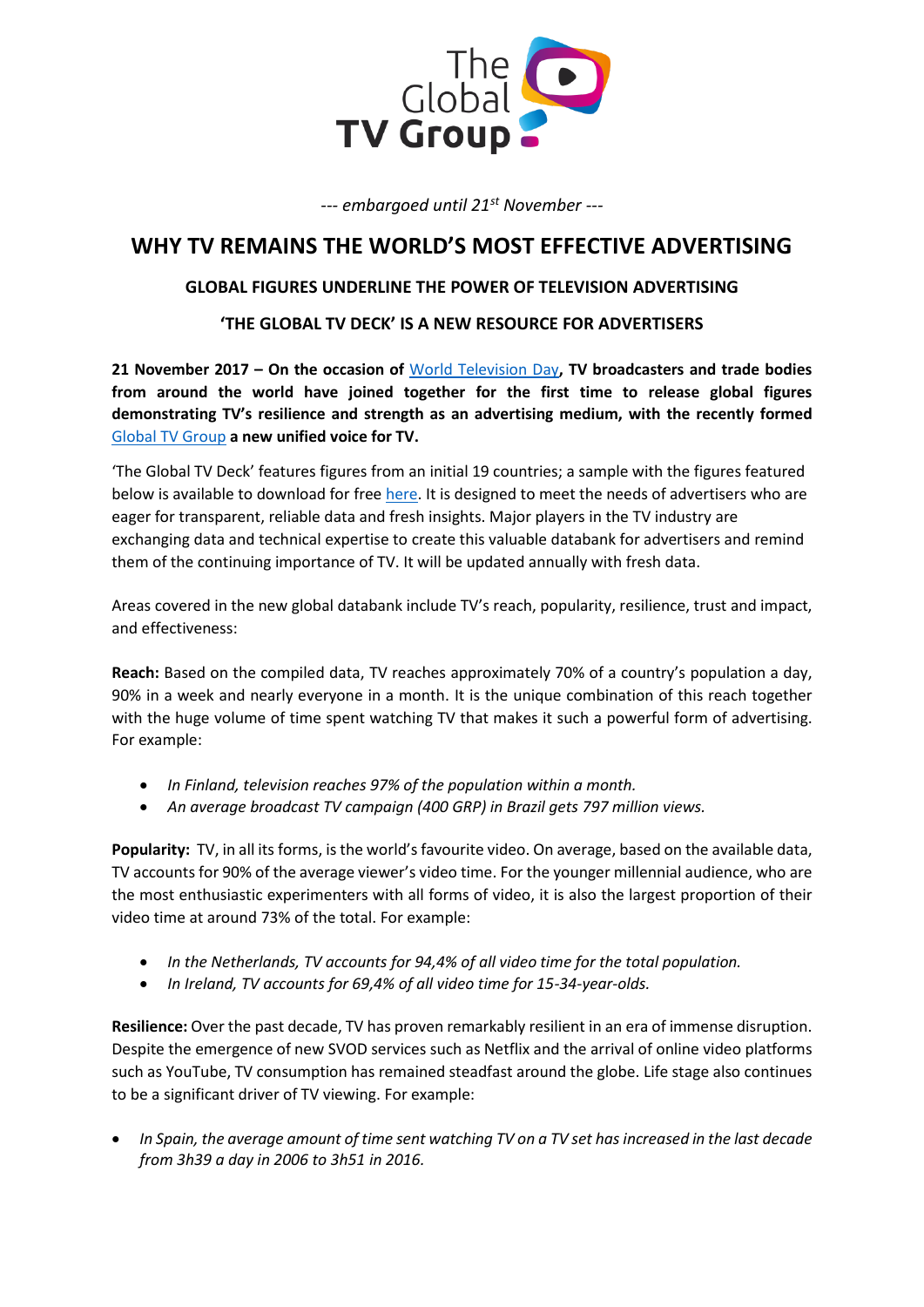• *So-called millennial's TV viewing increases as they get older and have kids. In Italy, 16-24s watch 2h13 a day; 25-34s watch 2h38; and 25-34-year olds with children watch 3h23.*

**Trust and impact:** TV is the most trusted form of advertising and remains most likely to make consumers laugh, move them to tears or trigger emotions. For example:

- *TV is by far the most trusted form of advertising in Canada. 36% of adults named TV the most trustworthy advertising compared to 10% for internet advertising.*
- *In the UK, 58% stated television is where they are most likely to find advertising that makes them feel emotional in comparison to 9% for social media and 6% for newspapers.*

**Effectiveness:** Advertisers invest in TV advertising because it works. Studies around the world demonstrate TV's many effects – and the positive impact it has on other media. For example:

- *In Australia, on average TV campaign achieves sales revenues (ROI) of \$ 1,70 per \$ 1 invested.*
- *In Belgium, TV generates almost three times the brand recall of YouTube (42% vs 15%).*
- *In the US, disruptor brands such as Airbnb and Fitbit saw an immediate significant lift in website visits once their first TV campaign launched (figures from 13 brands feature a lift, ranging from 11% to 1 075%).*
- *In France, the traffic of an advertiser's website during a TV campaign increases by 44%.*
- *In the UK, adding TV to a campaign generates a 40% increase in effectiveness.*
- *German research has shown that, when added to a radio, outdoor or magazine campaign, TV boosts the ROI by +222%, +123% and +112% respectively.*

#### **Fabrice Mollier, President egta & President TF1 Distribution:**

*"It has been very inspiring to see the openness with which major players in the TV industry have come together to share their profound expertise and fresh insights on TV's strengths.* 

*In today's complex media landscape, it seems essential for TV to deliver accurate data and proven efficiency for advertisers and agencies on a global scale.*

*The whole is clearly greater than the sum of its parts, and egta - on behalf of the Global TV Group - is very proud to bring 19 markets together to highlight the power of television."*

#### **Jean Mongeau, General Manager & Chief Revenue Officer, CBC&Radio-Canada Media Solutions**

*"The meaningful insights gathered from 19 different countries around the globe provide us with a look beyond our own boundaries. We're thrilled that this first-time compilation of figures allow us to bridge the gap between markets, as the globalisation of our business is a reality now, and it confirms across generations and continents that the effectiveness of television is a worldwide reality."*

#### **Christian Kurz, SVP Global Consumer Insights Viacom:**

*"Without data, you only have opinions. The vast amount of industry-audited data and transparent figures will allow us to dig deeper than ever before and turn data into valuable insights.* 

*This new compilation of relevant research and qualitative data will equip our industry with much needed insights on where to invest for efficient advertising."*

- ends -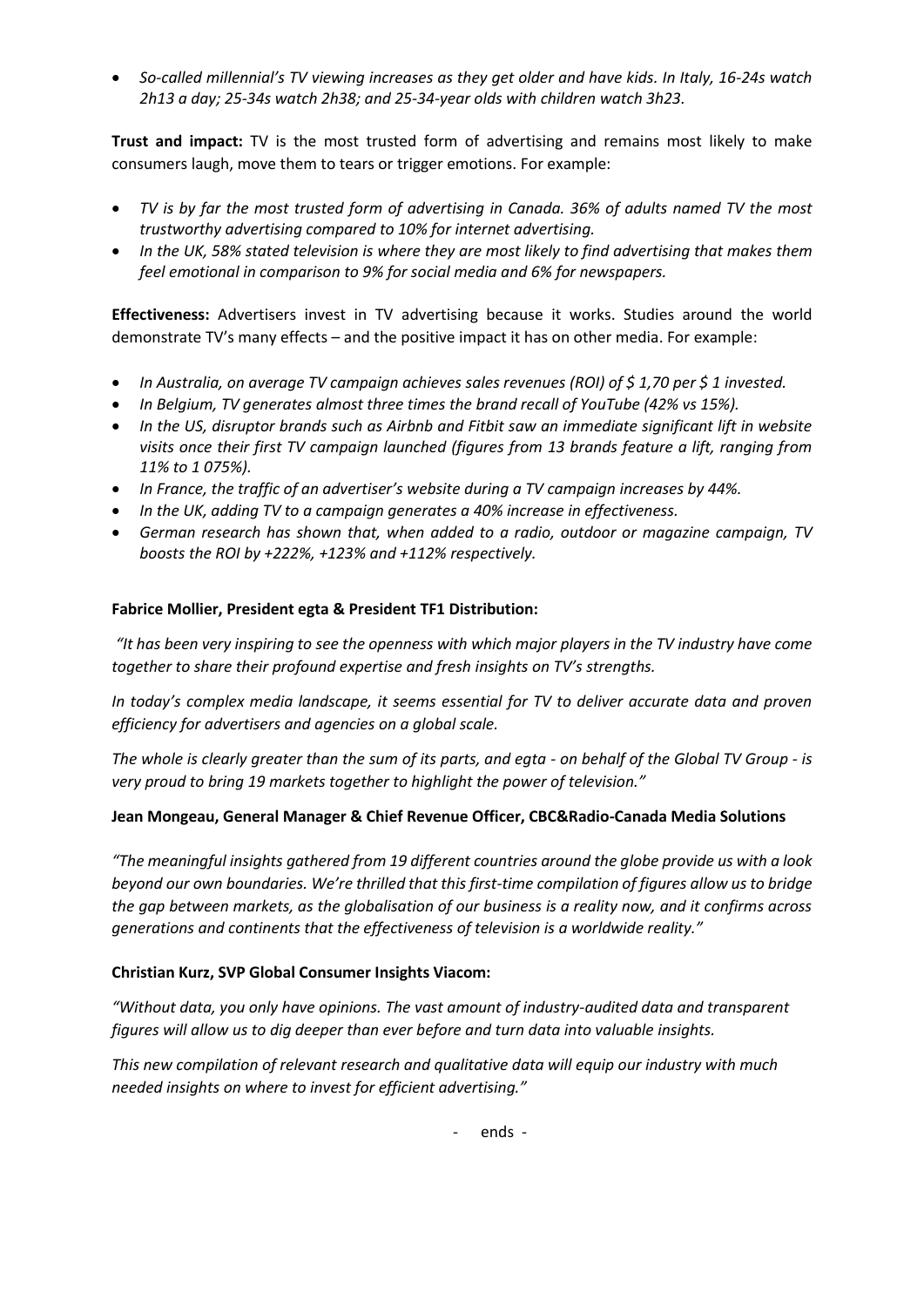

The Global TV Group is an informal grouping of broadcasters' and sales houses' trade bodies in Europe, the USA, Canada, Australia and Latin America, whose joint objective is to promote television[. http://www.theglobaltvgroup.com/](http://www.theglobaltvgroup.com/)

egta is the association representing television and radio sales houses, either independent from the channel or in-house, that market the advertising space of both private and public television and radio stations throughout Europe and beyond. egta fulfils different functions for its members including regulatory issues, audience measurement, sales methods, interactivity, cross-media, new media etc. Over the years, egta has become the reference centre for television & radio advertising in Europe. egta counts 140 members in 40 countries. [www.egta.com.](http://www.egta.com/)

Alain Beerens – Marketing & Communication Manager, egta Phone: +32 2 290 31 38 - E-mail: alain.beerens@egta.com



The Association of Commercial Television (AKTV) was formed in 2017 as an association of terrestrial television broadcasting operators with the goal of defending, supporting and promoting the common interests of commercial broadcasters in the Czech Republic. The founding members of the Association are the Nova, Prima and Óčko television networks. [www.aktv.cz.](http://www.aktv.cz/)

Fianová Marie - Secretary General, AKTV Phone : +420 724 442 935 - E-mail: Marie.Fianova@aktv.cz



ABMA is the Belgian Association for Audiovisual Media. [www.abma-bvam.be.](http://www.abma-bvam.be/)



Centro Internacional de Televisión Abierta

Centro Internacional Television Abierta - The Broadcast TV International Center is a think tank about broadcast commercial TV industry development and promotes its relevance as a commercial and social medium. The project is supported by: RedUNo and Unitel (Bolivia); TV Globo (Brazil); Caracol and RCN (Colombia); Mega (Chile); Teletica (Costa Rica); TC Television and RTS (Ecuador); Televisa (Mexico); Medcom (Panamá) America TV and Latina (Peru). [www.centrotv.org.](http://www.centrotv.org/)

Otavio Bocchino - Executive Director, Centro Internacional de Television Abierta

Phone: +556133228889 - E-mail: Otavio.bocchino@comintelligence.com



Federazione Concessionarie Pubblicità is the joint initiative representing TV sales houses in Italy.<http://www.fcponline.it/>

Luca Franzoni - Responsabile Generale, FCP e-mail: luca.franzoni@fcponline.it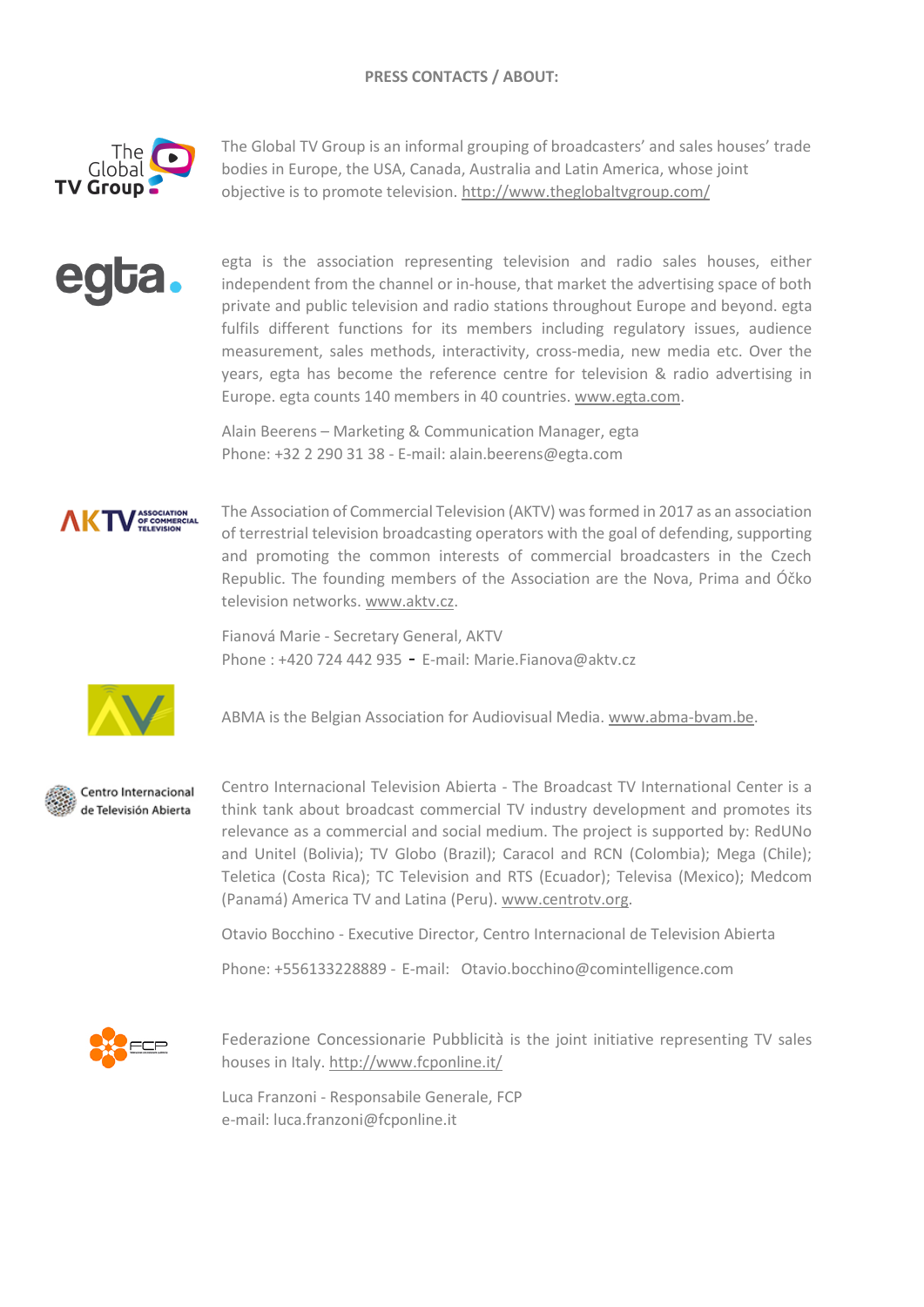# **Reklamkraft.tv**

ReklamKraft is the Swedish initiative representing TV sales houses in Sweden, represented by https://lennoxpr.se.

Robert Svensson - Spokesperson, Reklamkraft E-mail: robert.svensson@lennoxpr.se



Screen Force (DACH) is the joint initiative of thirteen sales houses for television and online video in Germany, Austria and Switzerland. In Germany, the partners of Screenforce are representing more than 97% of the TV ad spend. [www.screenforce.de.](http://www.screenforce.de/)

Andreas Kühner - Screenforce DACH Phone: +49 89 12 71 06 96 - E-mail: [presse@screenforce.de](mailto:presse@screenforce.de)



Screen Force Netherlands represents the strength of premium video content on all screens. Content which is measured in an accurate and transparent way. Outside the Netherlands countries like Germany, Finland, Austria and Switzerland also have a TV marketing body under the name of Screen Force. With them and also with other strong international TV markets, we always look for more cooperation and joining forces. Always with the purpose enable advertisers to achieve their marketing objectives with premium video content on all available platforms. [www.screenforce.nl.](http://www.screenforce.nl/)

Michel Van Der Voort - Managing Director, Screenforce Netherlands Phone: +31 (0)20 40 44 271 - E-mail: vandervoort@screenforce.nl



Screen Force Finland represents the four commercial television companies in Finland: MTV, Nelonen Media, Fox International Channels and Discovery Networks Finland. [www.screenforce.fi.](http://www.screenforce.fi/)

Sanna Wester - Screenforce Finland Phone : +358 40 754 4584 - E-mail : sanna.wester@screenforce.fi



SNPTV (The Syndicat National de la Publicité Télévisée) is a professional organisation of the French TV sales houses (TF1 Publicité, M6 Publicité, France Télévisions Publicité, Canal + Régie, Next Régie, Lagardère Publicité, Amaury Media, Be Viacom, beIN Régie). SNPTV has for the main mission to collect the proofs, through collective studies, that the television is the undeniable media for the advertisers and their TV ads in terms of return on investment, construction of brand, fame, image, etc. [www.snptv.org.](http://www.snptv.org/)

Virginie Mary - Deputy Director, SNPTV Phone: + 33 (0)1 41 41 43 21 - E-mail: vmary@snptv.org



Thinkbox is the marketing body for commercial TV in the UK, in all its forms. It works with the marketing community with a single ambition: to help advertisers get the best out of today's TV. Its shareholders are Channel 4, ITV, Sky Media, Turner Media